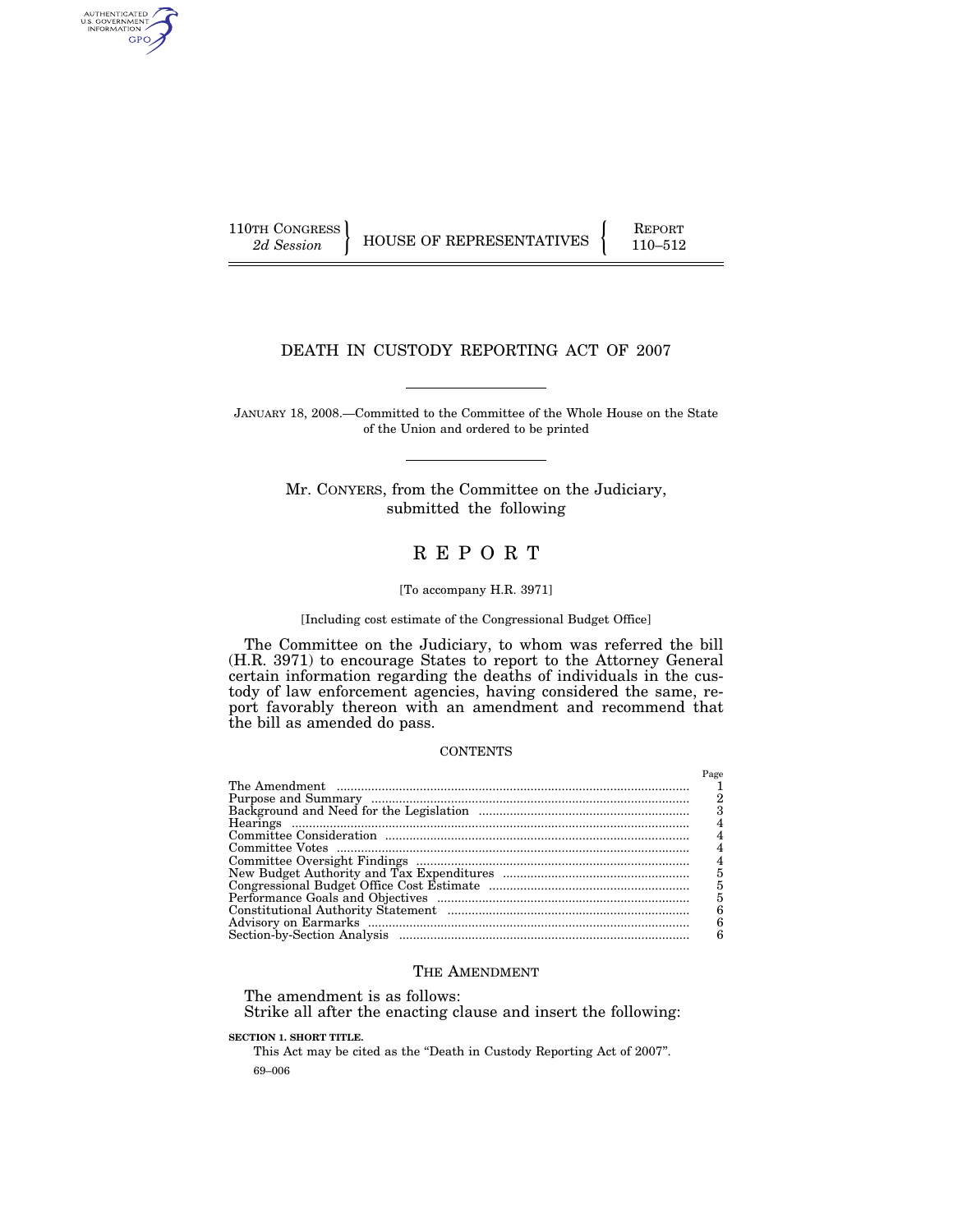#### **SEC. 2. INFORMATION REGARDING INDIVIDUALS WHO DIE IN THE CUSTODY OF LAW EN-FORCEMENT.**

(a) IN GENERAL.—For each fiscal year after the expiration of the period specified in subsection (b)(1) in which a State receives funds for a program referred to in subsection (b)(2), the State shall report to the Attorney General, on a quarterly basis and pursuant to guidelines established by the Attorney General, information regarding the death of any person who is detained, under arrest, or is in the process of being arrested, is en route to be incarcerated, or is incarcerated at a municipal or county jail, State prison, State-run boot camp, boot camp that is contracted out by the State, any State or local contract facility, or other local or State correctional facility (including any juvenile facility) that, at a minimum, includes—

(1) the name, gender, race, ethnicity, and age of the deceased;

(2) the date, time, and location of death;

(3) the law enforcement agency that detained, arrested, or was in the process of arresting the deceased; and

(4) a brief description of the circumstances surrounding the death.

(b) COMPLIANCE AND INELIGIBILITY.-

(1) COMPLIANCE DATE.—Each State shall have not more than 30 days from the date of enactment of this Act to comply with subsection (a), except that—

(A) the Attorney General may grant an additional 30 days to a State that is making good faith efforts to comply with such subsection; and

(B) the Attorney General shall waive the requirements of subsection (a) if compliance with such subsection by a State would be unconstitutional under the constitution of such State.

(2) INELIGIBILITY FOR FUNDS.—For any fiscal year after the expiration of the period specified in paragraph (1), a State that fails to comply with subsection (a) shall not receive 10 percent of the funds that would otherwise be allocated for that fiscal year to the State under subpart 1 of part E of title I of the Omnibus Crime Control and Safe Streets Act of 1968 (42 U.S.C. 3750 et seq.), whether characterized as the Edward Byrne Memorial State and Local Law Enforcement Assistance Programs, the Local Government Law Enforcement Block Grants Program, the Edward Byrne Memorial Justice Assistance Grant Program, or otherwise.

(c) REALLOCATION.—Amounts not allocated under a program referred to in subsection  $(b)(2)$  to a State for failure to fully comply with subsection (a) shall be reallocated under that program to States that have not failed to comply with such subsection.<br>(d) DEFINITION.-

In this section, the term "State" has the same meaning given that term in section 901 of the Omnibus Crime Control and Safe Streets Act of 1968 (42 U.S.C. 3791).

#### **SEC. 3. STUDY OF INFORMATION RELATING TO DEATHS IN CUSTODY.**

(a) STUDY REQUIRED.—The Attorney General shall, subject to the availability of appropriations under subsection (d), through grant or contract, provide for a study of the information reported under section 2 (regarding the death of any person who is detained, under arrest, or is in the process of being arrested, is en route to be incarcerated, or is incarcerated at a municipal or county jail, State prison, Staterun boot camp, boot camp that is contracted out by the State, any State or local contract facility, or other local or State correctional facility (including any juvenile facility)) to—

(1) determine means by which such information can be used to reduce the number of such deaths; and

(2) examine the relationship, if any, between the number of such deaths and the actions of management of such jails, prisons, and other correctional facilities relating to such deaths.

(b) REPORT.—Not later than 2 years after the date of the enactment of this Act, the Attorney General shall prepare and submit to Congress a report that contains the findings of the study required by subsection (a).

(c) AUTHORIZATION OF APPROPRIATIONS.—There is authorized to be appropriated to carry out this section \$500,000 for fiscal year 2009. Funds appropriated under this subsection shall remain available until expended.

## PURPOSE AND SUMMARY

The purpose of H.R. 3971, the "Death in Custody Reporting Act" of 2007,'' is to lower prisoner mortality rates by promoting greater safety. To this end, the bill requires States that receive certain criminal justice assistance grants to report on a quarterly basis to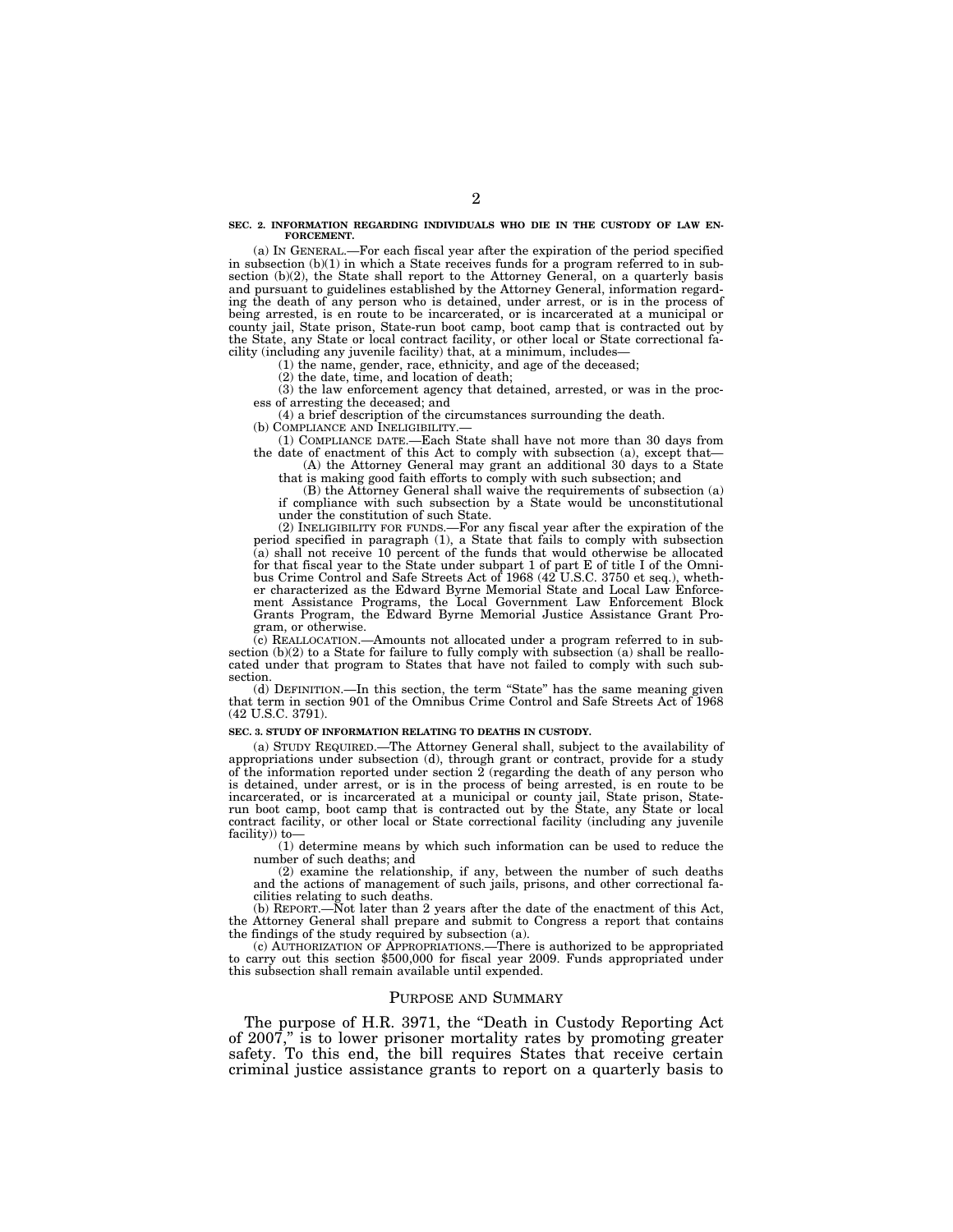the Attorney General specified information regarding the death of any person who is under arrest, in the process of being arrested, en route to incarceration after arrest, or incarcerated in State or local facilities. H.R. 3971 also requires the Attorney General to study and report to Congress on deaths of persons in custody. The report must identify best practices for optimizing prisoner safety and lowering prisoner mortality rates.

# BACKGROUND AND NEED FOR THE LEGISLATION

H.R. 3971 reauthorizes the Death in Custody Reporting Act of 2000, which expired in December 2006. 1 Prior to the enactment of the Death in Custody Reporting Act of 2000, States had no uniform requirements for reporting the circumstances surrounding the death of persons held in custody. The lack of uniform reporting requirements made it impossible to ascertain the number of prisoner deaths resulting from suicide, homicide, or natural causes, which in turn made oversight of prisoner treatment inadequate at the very least. Consequently, an environment of suspicion arose surrounding the approximately 1,000 deaths that were believed to have occurred in jails and prisons each year, which prompted researcher and activist scrutiny of jail and prison conditions from the 1960's to the 1980's. For example, one study examining the death rate in jails and prisons published in 1988 found very little reporting of the circumstances surrounding prisoners' deaths. 2 In fact, by 1986, only 25 States and the District of Columbia had jail inspection units. 3 Moreover, States that did report deaths generally differed on basic reporting standards. For example, jurisdictions differed on the definition of ''custody,'' which made it difficult to determine whether a prisoner died during arrest, while in jail before trial, or post-conviction. 4 The insufficient data and lack of uniformity of the data collected served to make oversight of prisoner safety highly problematic.

Nevertheless, the 1988 study highlighted the potential value that oversight presented with respect to improving conditions. It noted that in the 1970's, when there was little or no focus on deaths in custody, it was unusual for a jail to be sued for negligence when a prisoner died in custody. 5 By the 1980's, however, it was unusual for a jail not to be sued under those circumstances, 6 as increased interest in oversight shed light on conditions in State and local jails and helped provide support for wrongful death suits. The increasing litigation forced some measure of accountability, and conditions somewhat improved. Moreover, activism and news of the litigation spurred media interest, which shed further light on conditions and prompted Congressional action.

Legislation addressing this problem was introduced by Representatives Bobby Scott (D-VA) and Asa Hutchinson (R-AK) in several Congresses. Finally, the Death in Custody Reporting Act of 2000 was enacted, which required States receiving grants to comply with reporting requirements established by the Attorney Gen-

<sup>&</sup>lt;sup>1</sup> Pub. L. No. 106–297, 114 Stat. 1045 (2000).<br><sup>2</sup> Lisa M. Hayes & Joseph R. Rowan, *National Study of Jail Suicides: Seven Years Later, T*he National Center on Institutions and Alternatives (Feb. 1988). 3 *Id.* 

<sup>4</sup> *Id.*  5 *Id.*  6 *Id.*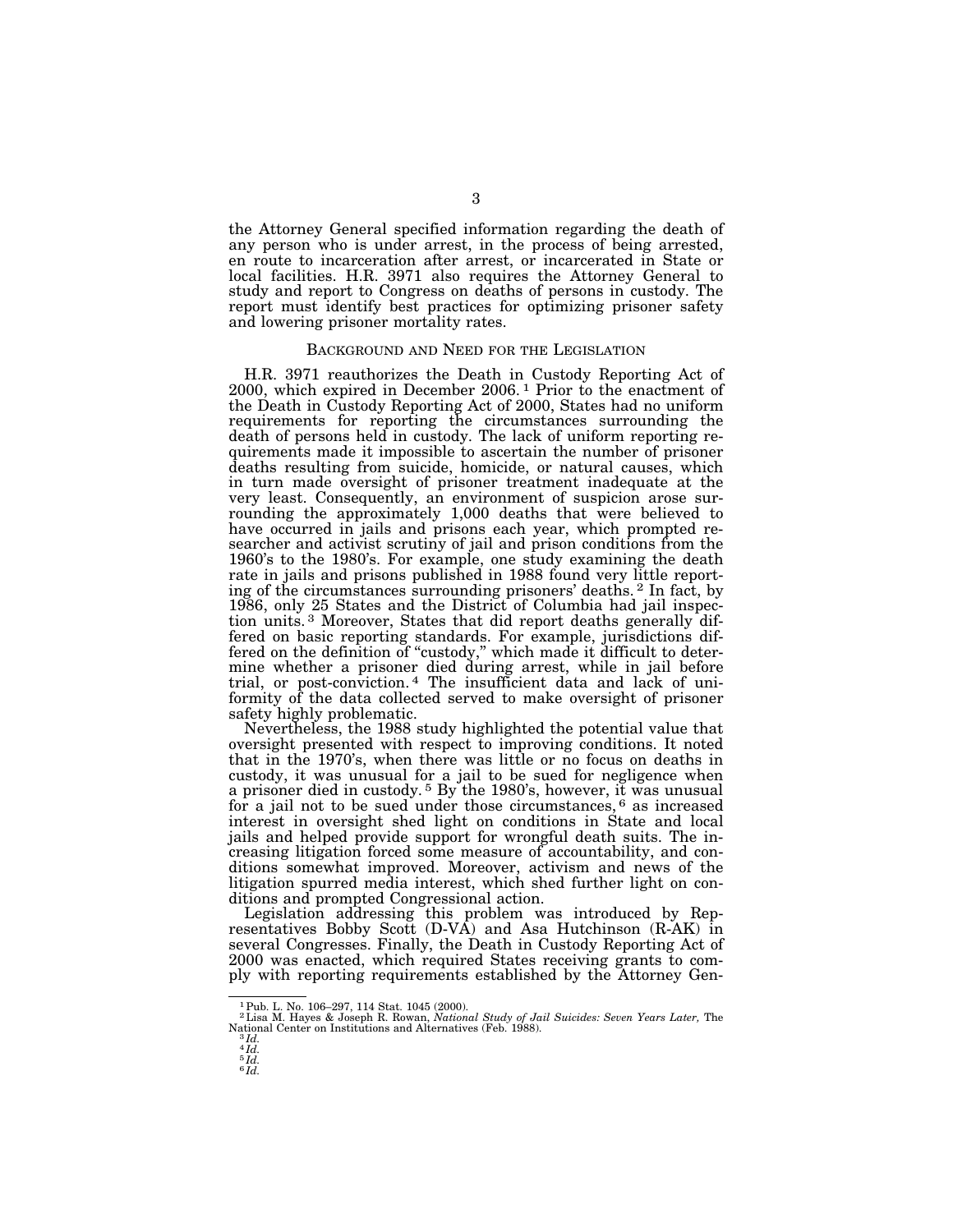eral. Since the enactment of this Act, the Bureau of Justice Statistics (BJS) has compiled statistics detailing not only the circumstances of prisoner deaths, but the rates of deaths in prisons and jails, as well as the rates broken out by size of the various facilities.

With the detailed statistical data, policy makers, both State and Federal, can make informed policy judgments about the treatment of prisoners leading to great success in lowering the prisoner death rate. In fact, since the focus on deaths in custody emerged in the mid-1980's, the latest BJS report, dated August 2005, shows a 64% decline in suicides and a 93% decline in the homicide rate. 7

These results underscore the benefits of continuing to collect these statistics, which will be accomplished by the enactment of H.R. 3971.

# **HEARINGS**

The Committee's Subcommittee on Crime, Terrorism, and Homeland Security held 1 day of hearings on July 24, 2007. Testimony was received from Charles Sullivan, Director of National CURE; Jeffrey Sedgwick, Director of the U.S. Department of Justice Bureau of Justice Statistics; Jenni Gainsborough, Director of the Washington Office of Penal Reform International; and Mary Scott, surviving mother of Jonathan Magbie, who died while in the custody of the District of Columbia Jail on September 20, 2004.

# COMMITTEE CONSIDERATION

On November 1, 2007, the Subcommittee on Crime, Terrorism, and Homeland Security met in open session and ordered the bill H.R. 3971 favorably reported by voice vote without amendment, a quorum being present. On November 7, 2007, the Committee met in open session and ordered the bill H.R. 3971 favorably reported with an amendment by voice vote, a quorum being present.

# COMMITTEE VOTES

In compliance with clause 3(b) of rule XIII of the Rules of the House of Representatives, the Committee advises that there were no recorded votes during the Committee's consideration of H.R. 3971.

# COMMITTEE OVERSIGHT FINDINGS

In compliance with clause  $3(c)(1)$  of rule XIII of the Rules of the House of Representatives, the Committee advises that the findings and recommendations of the Committee, based on oversight activities under clause 2(b)(1) of rule X of the Rules of the House of Representatives, are incorporated in the descriptive portions of this report.

<sup>7</sup> Christopher Mumola, Suicide and Homicide in State Prisons and Local Jails, U.S. Department of Justice Office of Justice Programs—Bureau of Justice Statistics Special Report (Aug. 2005).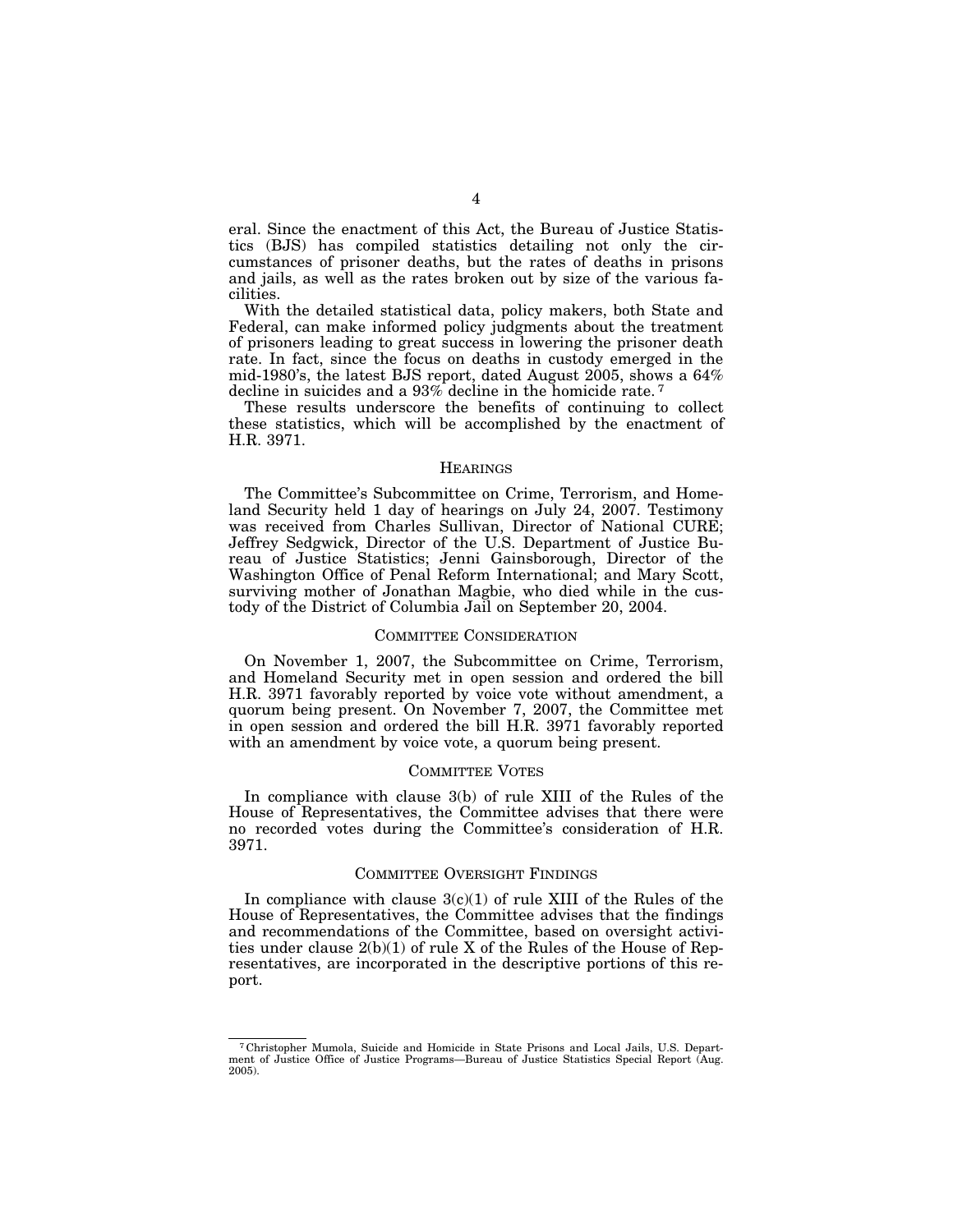# NEW BUDGET AUTHORITY AND TAX EXPENDITURES

Clause  $3(c)(2)$  of rule XIII of the Rules of the House of Representatives is inapplicable because this legislation does not provide new budgetary authority or increased tax expenditures.

# CONGRESSIONAL BUDGET OFFICE COST ESTIMATE

In compliance with clause  $3(c)(3)$  of rule XIII of the Rules of the House of Representatives, the Committee sets forth, with respect to the bill, H.R. 3971, the following estimate and comparison prepared by the Director of the Congressional Budget Office under section 402 of the Congressional Budget Act of 1974:

# U.S. CONGRESS,<br>CONGRESSIONAL BUDGET OFFICE. *Washington, DC, January 14, 2008.*

Hon. JOHN CONYERS, Jr., *Chairman,* 

*Committee on the Judiciary,* 

*House of Representatives, Washington, DC.* 

DEAR MR. CHAIRMAN: The Congressional Budget Office has prepared the enclosed cost estimate for H.R. 3971, the Death in Custody Reporting Act of 2007.

If you wish further details on this estimate, we will be pleased to provide them. The CBO staff contact is Mark Grabowicz, who can be reached at 226–2860.

Sincerely,

PETER R. ORSZAG, *Director.* 

Enclosure

cc: Honorable Lamar S. Smith. Ranking Member

# *H.R. 3971—Death in Custody Reporting Act of 2007.*

H.R. 3971 would authorize the appropriation of \$500,000 in fiscal year 2009 for the Department of Justice to conduct a study on deaths that occur while individuals are in the custody of state or local law enforcement agencies. CBO estimates that implementing the bill would cost \$500,000 over the 2009–2010 period. Enacting H.R. 3971 would not affect direct spending or revenues.

H.R. 3971 contains no intergovernmental or private-sector mandates as defined in the Unfunded Mandates Reform Act and would impose no costs on state, local, or tribal governments.

The CBO staff contact for this estimate is Mark Grabowicz, who can be reached at 226–2860. This estimate was approved by Keith Fontenot, Deputy Assistant Director for Health and Human Resources, Budget Analysis Division.

# PERFORMANCE GOALS AND OBJECTIVES

The Committee states that pursuant to clause  $3(c)(4)$  of rule XIII of the Rules of the House of Representatives, H.R. 3971 will help promote prison safety and lower prison and jail mortality rates.